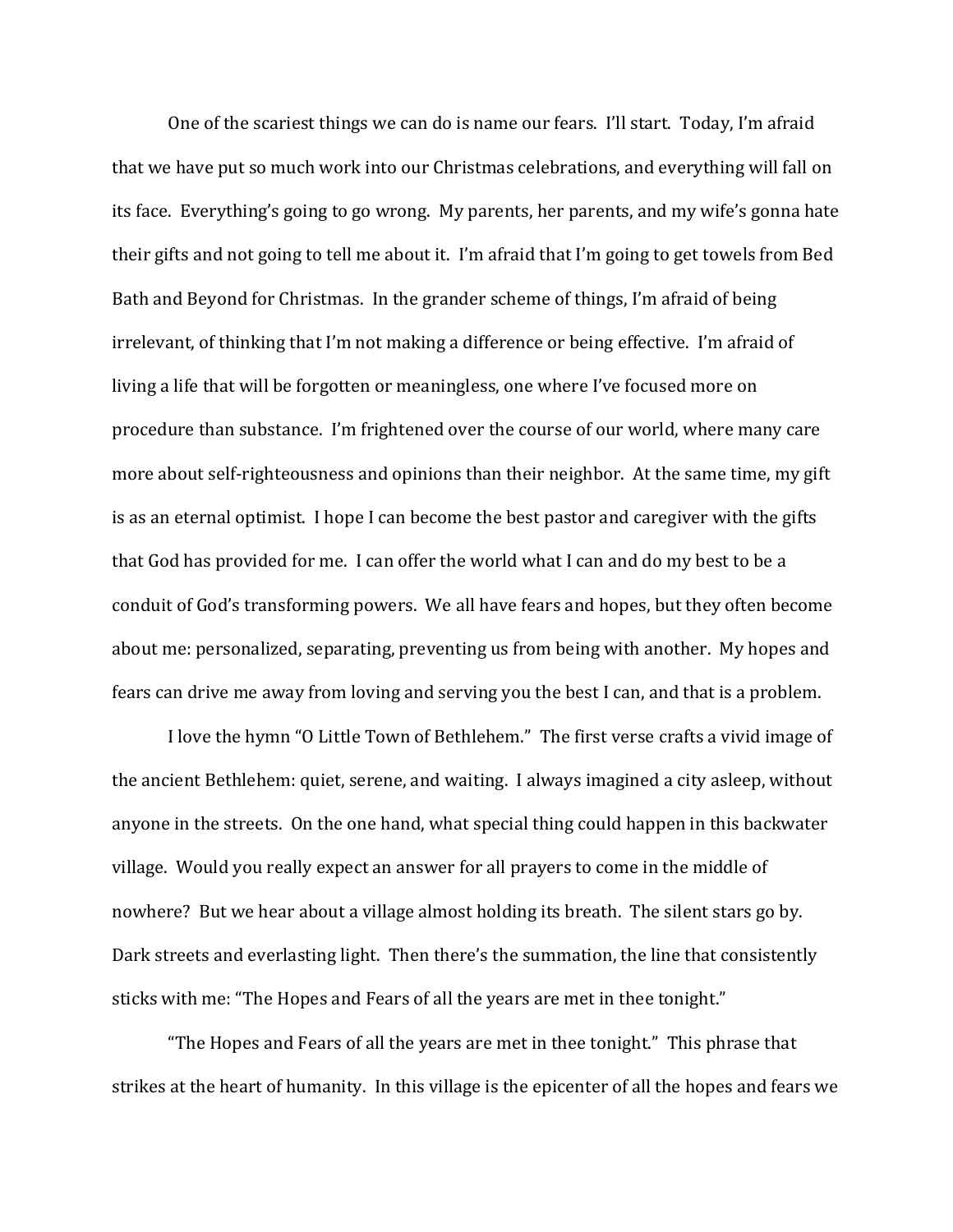carry on our hearts, all the things that make us react in healthy and unhealthy ways, to cry with joy, to shout with hatred, to laugh, to cry, to seek, to hide, every bit of the very stuff that makes us human beings. It's all the gold and all the crud. This is where all begins and ends. This is where all the hopes and fears of all the years meet and become what they are meant to be. Come, welcome this miracle with me and find where our hopes and fears lie.

I have a lot of hopes and fears. They will always be with me. To be human is to hope and to fear. God never supplies us with the happiness of rainbows at all times nor takes away the pains of living this life magically. The song doesn't say that the "Hopes and fears of all the years are dispelled in thee tonight" or "are dismissed in thee." We were created to have both hope and fear, for they serve a purpose. Fear tells you when you're entering a dangerous situation and need to leave. Hope gives you strength to seek better in the world and grow in faith. We cannot have one without the other; we need both. But they often become selfish, only about what I want and fear. Our hopes become our personal hiding place of what I want, and fears easily become a wedge driving us apart from one another. Fear focuses on all things separating us and becomes a separation.

But God has a plan. God always has a plan. And God's grand plan, God's response to all the misuse of our fears and hopes, the focus of our faith, the answer is…a baby. Wait, a baby? This is how God responds to all the burdens and cares of my heart, all the burdens, hopes, and cares of human history? A baby? How's that going to help me? Will the baby prep the ham and the meal? Will the baby make sure I don't get the gift of towels?

No, the stakes are much higher than that, but yes, the response of God to humanity's hopes and fears is a child. A little helpless child. He cannot even lift his head, but he is the gift of the Almighty God, creator of all? It sounds like an insufficient offering for such grand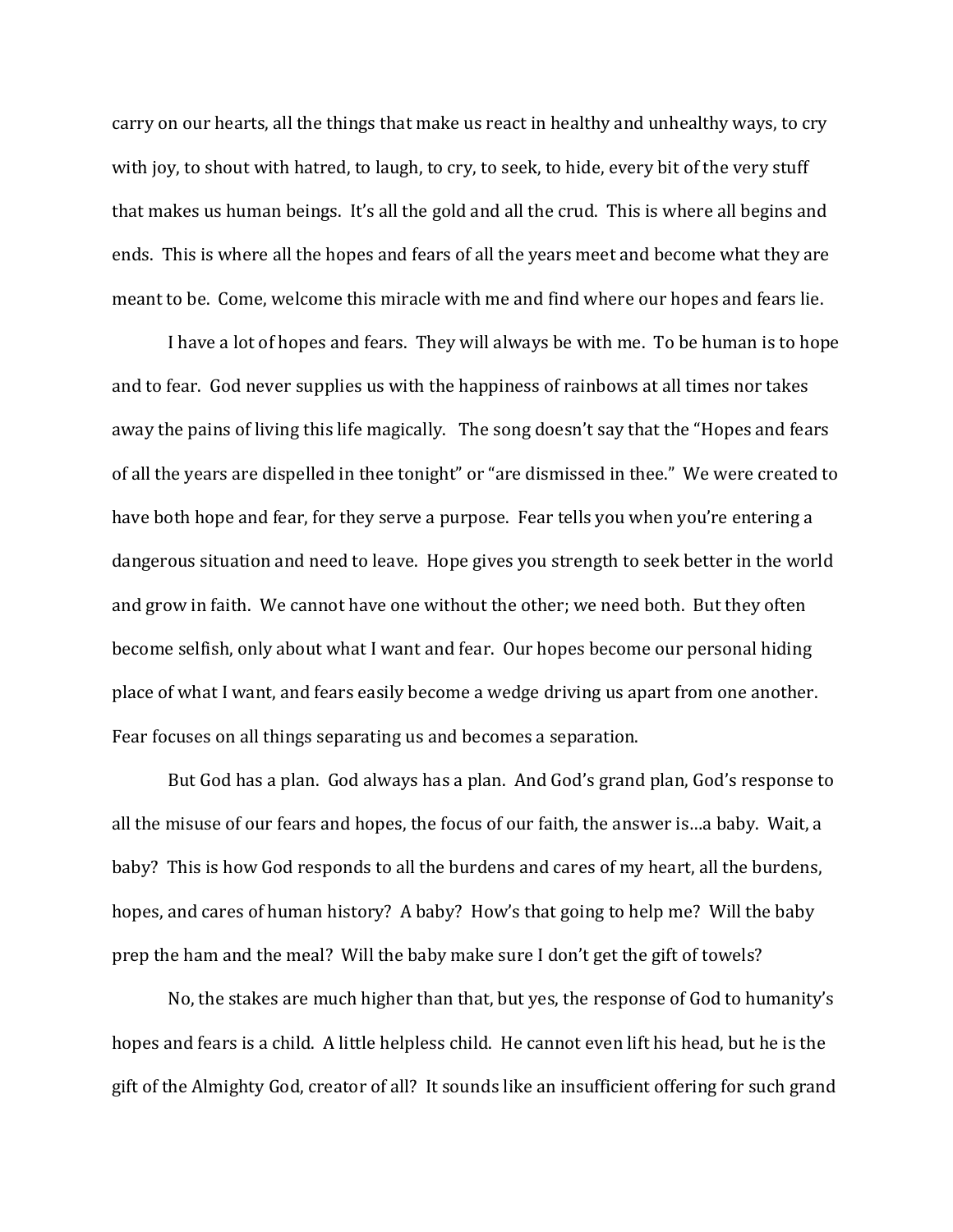struggles of human history. This seems to solve nothing. But this is God's response to all those things God knows that we carry throughout time; this gift provides the lesson. Indeed, through this birth, all the hopes and fears of the previous years and the years to come are provided with an answer in this little child. Fears had been separating; fear made us fear each other, but this is a new thing. God came to be with us as a human being, as one of us, and God wants to know these struggles and hopes we face firsthand. We name him Immanuel, for God is with us. God seeks to be with us…all of us. No exceptions.

So, the first response of the angels celebrating was to invite everyone and their hopes and fears. Invite all the peoples, starting with the most unwanted. You'll never meet a more motley crew than those who gathered around that manger. From our perspective, they were the range of the CEOs to the ones working in sewage treatment. You can see it in every nativity scene, although they've become so commonplace we've lost the gravity. Through that simple fact, that gift that seemed so insignificant and powerless provided the greatest power. What is that power? The reality, the truth that through him, we are more powerful as one body, and we share those hopes and fears. We can put them on the table and realize that we share these things that can separate when we are working together as one body, united in Christ's mission. They were not people of different social structure; they recognized their oneness as people of God surrounding the Christ child. We all have hopes and fears, and yours are often like mine. Through the power of Christ that binds us, we can control our fears and the fears of the world as one people by sharing them. We are more powerful together than apart. Even still, all are invited beside the manger: the shepherds, the cattle, the sheep, the lambs, the kings, the peasants, the loved, the unloved, the fully abled and the other abled, the aged, the young, every race, every belief, Democrats,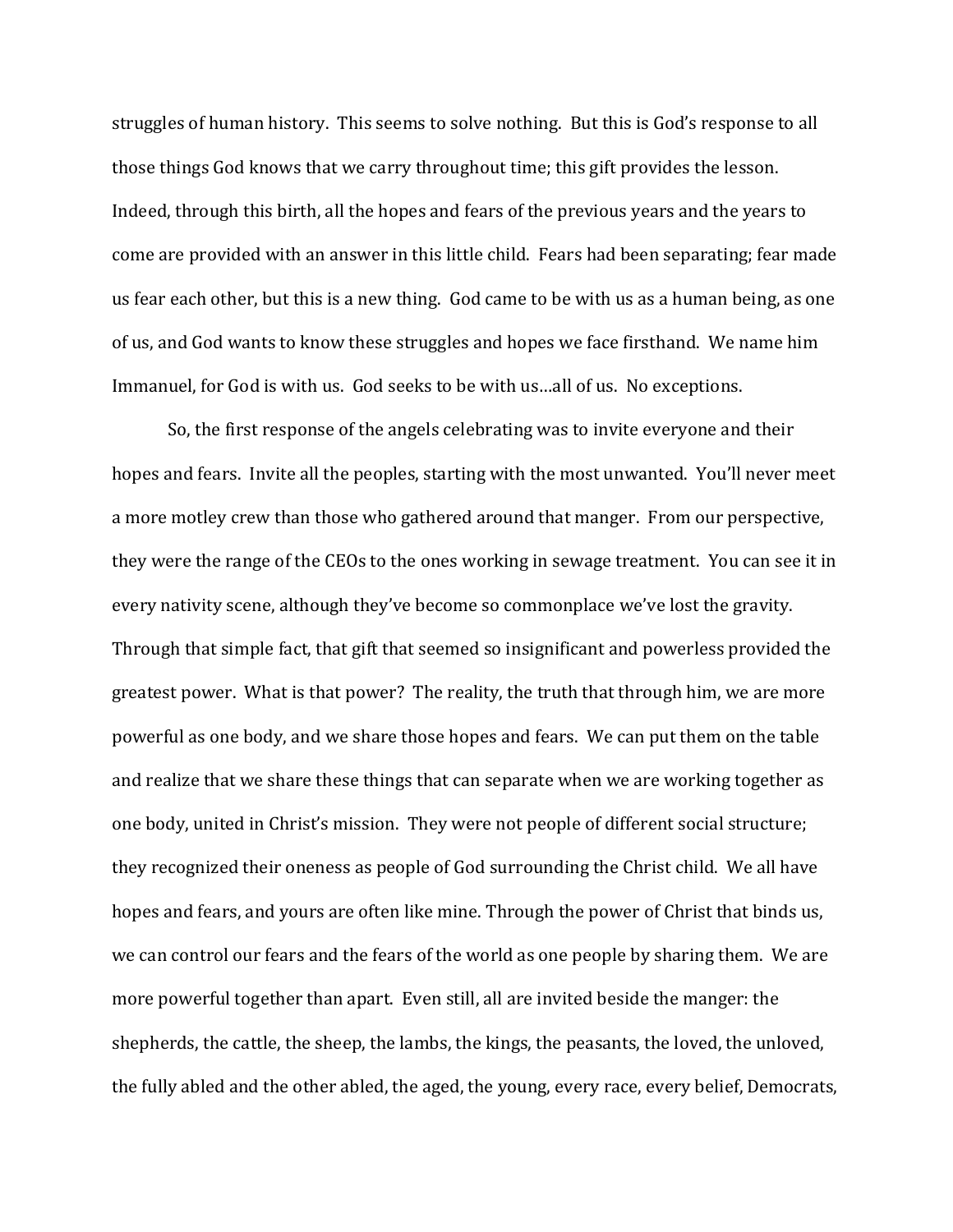Republicans, Libertarians, the affiliated, the nonaffiliated, the angels, the lowly, those who fasten the button then zip their pants, those who zip then fasten the button on their pants, the Bears fans, the Packers fans, the East Coasters, the West Coasters, the native, the foreigner, the Blue Collar, the White Collar, the rich, the poor, the confident, the awkward, the angry, those at peace to bow down at the manger…AND BE CHANGED by the experience, for all fears and hopes are exposed in the face of the baby. We become family.

It's wonderfully mysterious because those we are supposed to hate are kneeling right beside us to look in at this miracle. We see the Baby Jesus, and this gift brings us to understand that we are changed by the incarnate God on earth to set aside distinctions as things that we choose to separate us and recognize our oneness. Distinctions don't disappear; God made us different for a reason, but distinctions as barriers disappear. These barriers are torn down and it is exposed who we really are: people created in the image of God, with all those things we bring with us. We are one great family. The hopes and fears of all the years are met in Bethlehem by all those people and handled by the baby. These are put in their place by the coming of Jesus Christ: born as God, grown into a man, who takes away the sins of the world and reminds us of a simple fact: we are one in His name and His mission. We have similar fears and hopes. We can invest in our hopes and better keep our fears when we are one, as the Body of Christ, as Christ's great family.

 This is Christmas. We gather together as family. Through Christ's coming, we become a greater family, one of the Body of Christ, where we share our fears and hopes. No doubt, our simple fears will happen. Our Christmas celebrations may fall on our face. I may yet get towels for Christmas. But those are not important in the grand scheme of things. Around the world, our fear will lead us to be more invested in self-righteousness more than